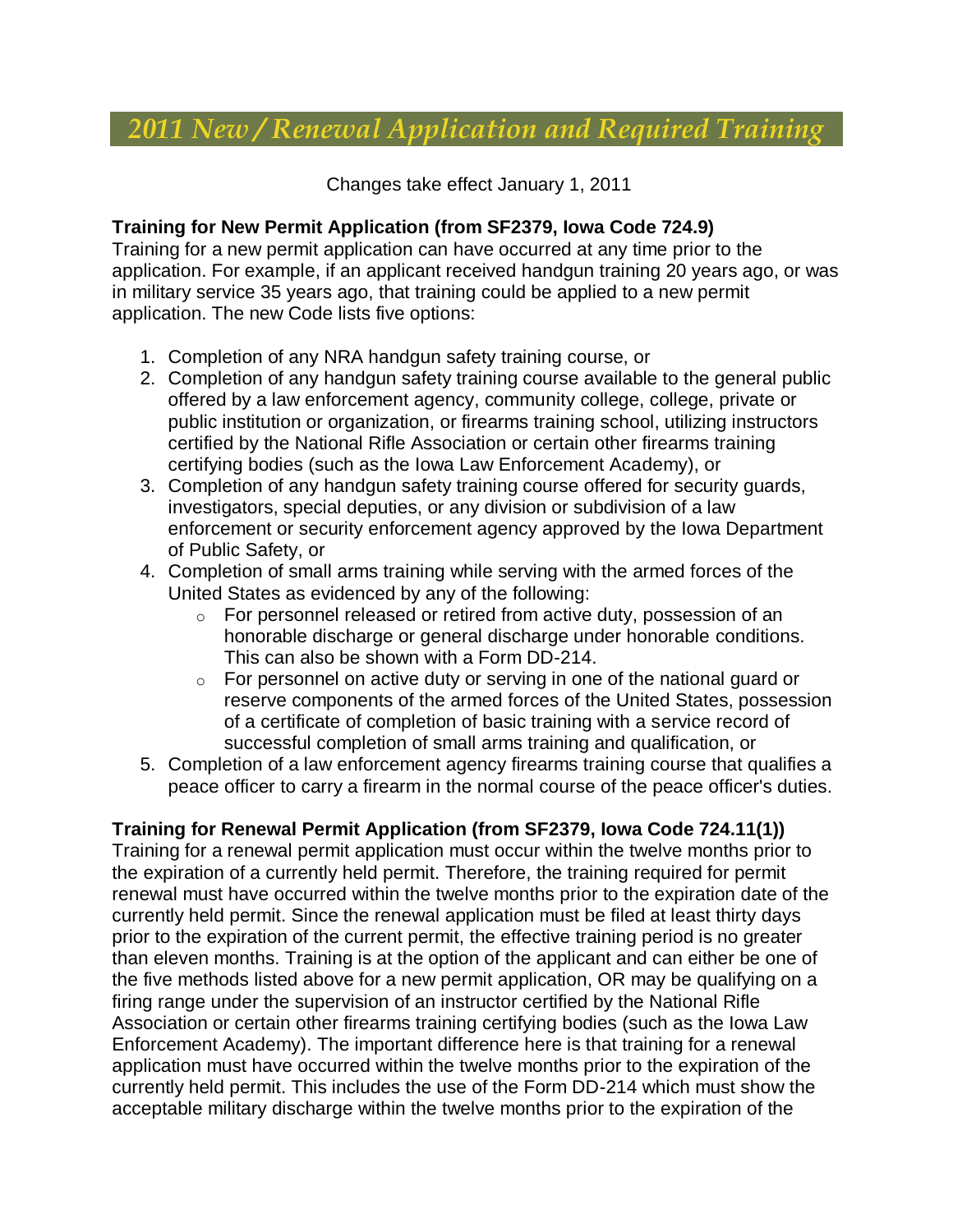currently held permit. All renewal applications require a training component; there are no exceptions (no grandfather clause in the statute).

## **Acceptable Documentation for Training**

- 1. Photocopy of a certificate of completion or any similar document indicating completion of any course or class identified in Iowa Code § 724.9 as amended by SF2379, or
- 2. Affidavit from the instructor, school, organization, or group that conducted or taught a course or class identified in Iowa Code § 724.9 as amended by SF2379 attesting to the completion of the course or class by the applicant, or
- 3. Photocopy of DD Form 214 or other documentation showing honorable or general discharge under honorable conditions from military service.

#### **Definition of "new application" and "renewal application"**

*"New application"* means an application for an Iowa professional permit to carry weapons filed when the applicant does not currently hold an Iowa permit to carry weapons OR when the applicant does not file the application at least thirty days prior to the expiration of a currently held Iowa permit to carry weapons.

*"Renewal application"* means an application for an Iowa professional permit to carry weapons filed at least thirty days prior to the expiration of a currently held permit to carry weapons.

The following matrix provides information for various types of applications for permits to carry weapons on or after January 1, 2011 pursuant to Iowa Code Ch. 724 as amended by SF2379. All permit applications, whether new or renewal, require a training component; there are no exceptions (no grandfather clause in the statute). The type of training is the choice of the applicant and cannot be directed by the issuing officer. Qualification on a firing range is never a requirement; however, range qualification is an option for renewal.

If a current permit holder fails to file a renewal application within the specified time frames and accompanied by the documentation of timely training or range qualification and the appropriate fee, then the application is considered to be a new permit application. At that point, training and fee requirements for a new permit application apply.

|                                                                    | <b>Then</b>                                                                        |                              |
|--------------------------------------------------------------------|------------------------------------------------------------------------------------|------------------------------|
| The application is a new application (as<br>defined on page 1)     | Training for new permit<br>application (as described on page<br>1) is required     | New permit<br>fee            |
| The application is a renewal application (as<br>defined on page 1) | Training for renewal permit<br>application (as described on page<br>1) is required | <b>Renewal</b><br>permit fee |
| <b>Examples</b>                                                    | <b>Training Requirement</b>                                                        | Fee                          |